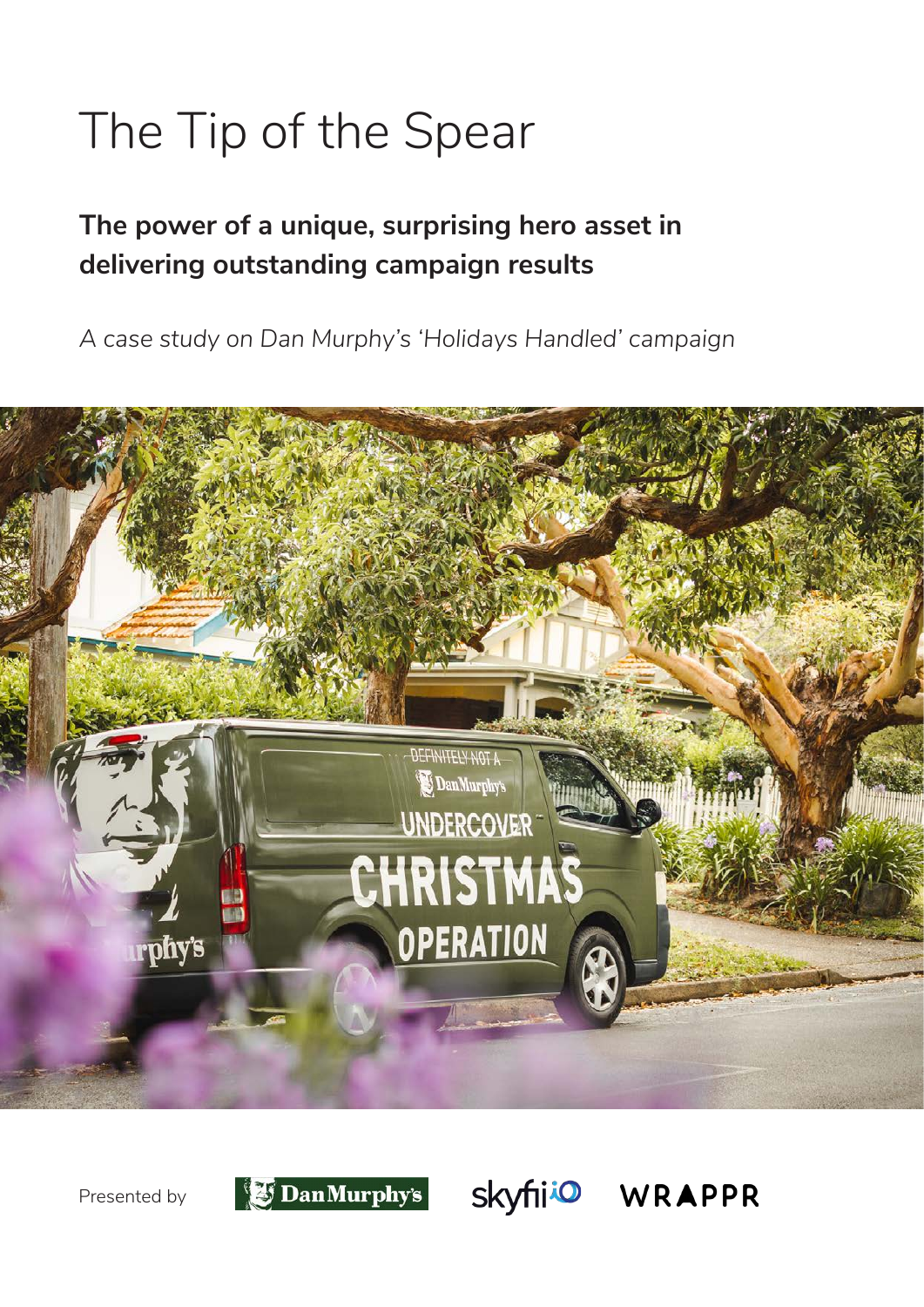# Summary

Independent measurement and analysis has shown that at least 275,173 additional customers can be directly attributed to Dan Murphy's Wrappr Advocates.



*All data in this case study were collected by Skyfii - an Australian ASX listed analytics and measurement company. Skyfii has no relationship with Dan Murphy's or Wrappr other than for the measurement of their advertising*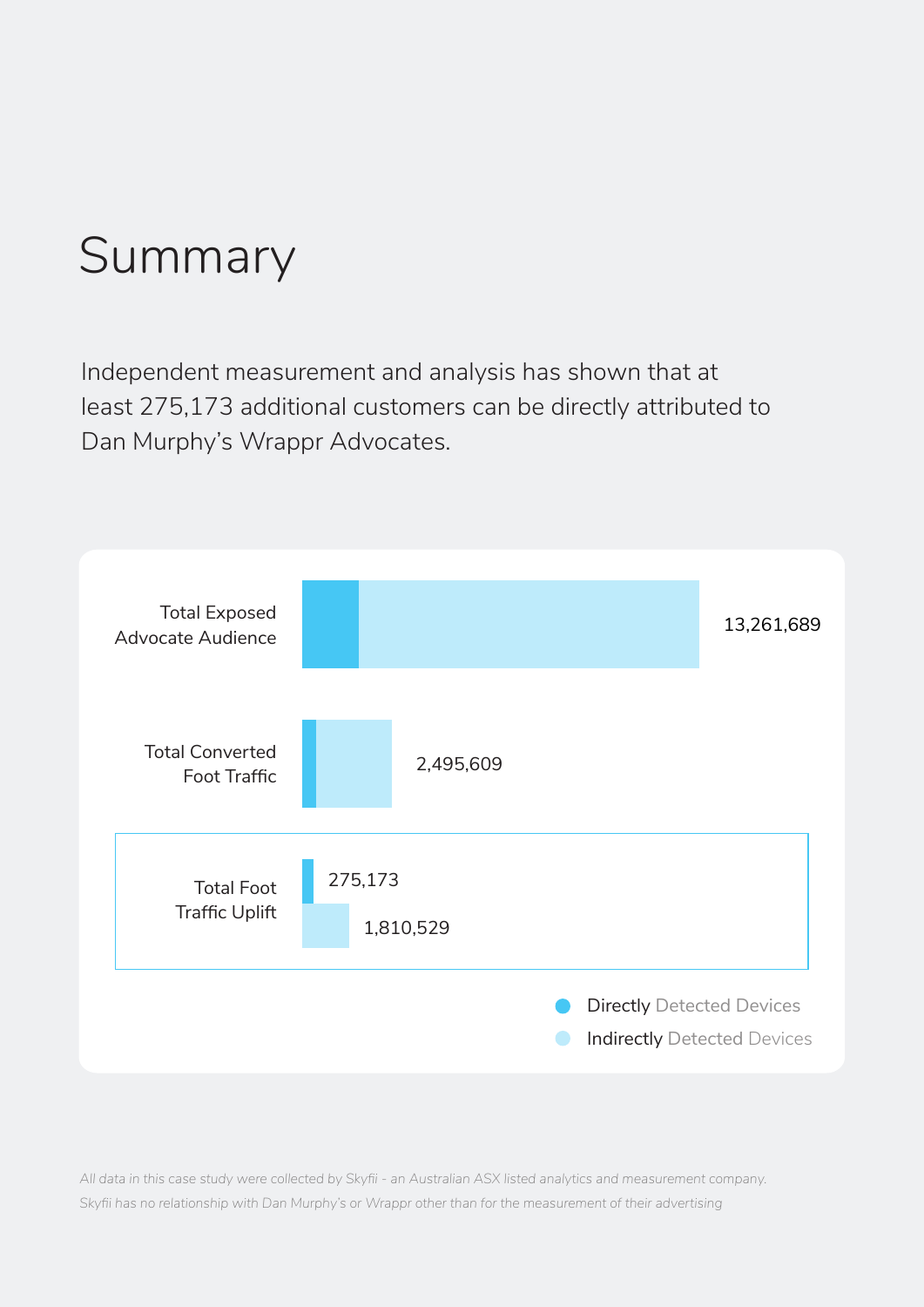# Introduction from Dan Murphy's

*We loved working with the team at Wrappr to bring to life our Christmas 2020 campaign! We had a unique situation whereby we physically showed Dan's delivery vans across our Christmas creative suite. This was used as a hero distinctive brand asset in our TVC. Using Wrappr meant that we could bring this creative idea to the suburban streets of Australia, and spread that Christmas joy seen in our ads in everyday life. Not only was it a unique ad format that helped us gain further cut-through in the market, but we also gained great traction for subliminal delivery branding as our audience who saw these assets interpreted the vans as our delivery services. Overall, we delivered a very successful and impactful Christmas and the Wrappr team were fundamental to this success. We are looking forward to working with the team again on some more exciting projects we have in the pipeline with them already!*



**Sarah Tencer** Marketing Manager, Brand & Discovery Dan Murphy's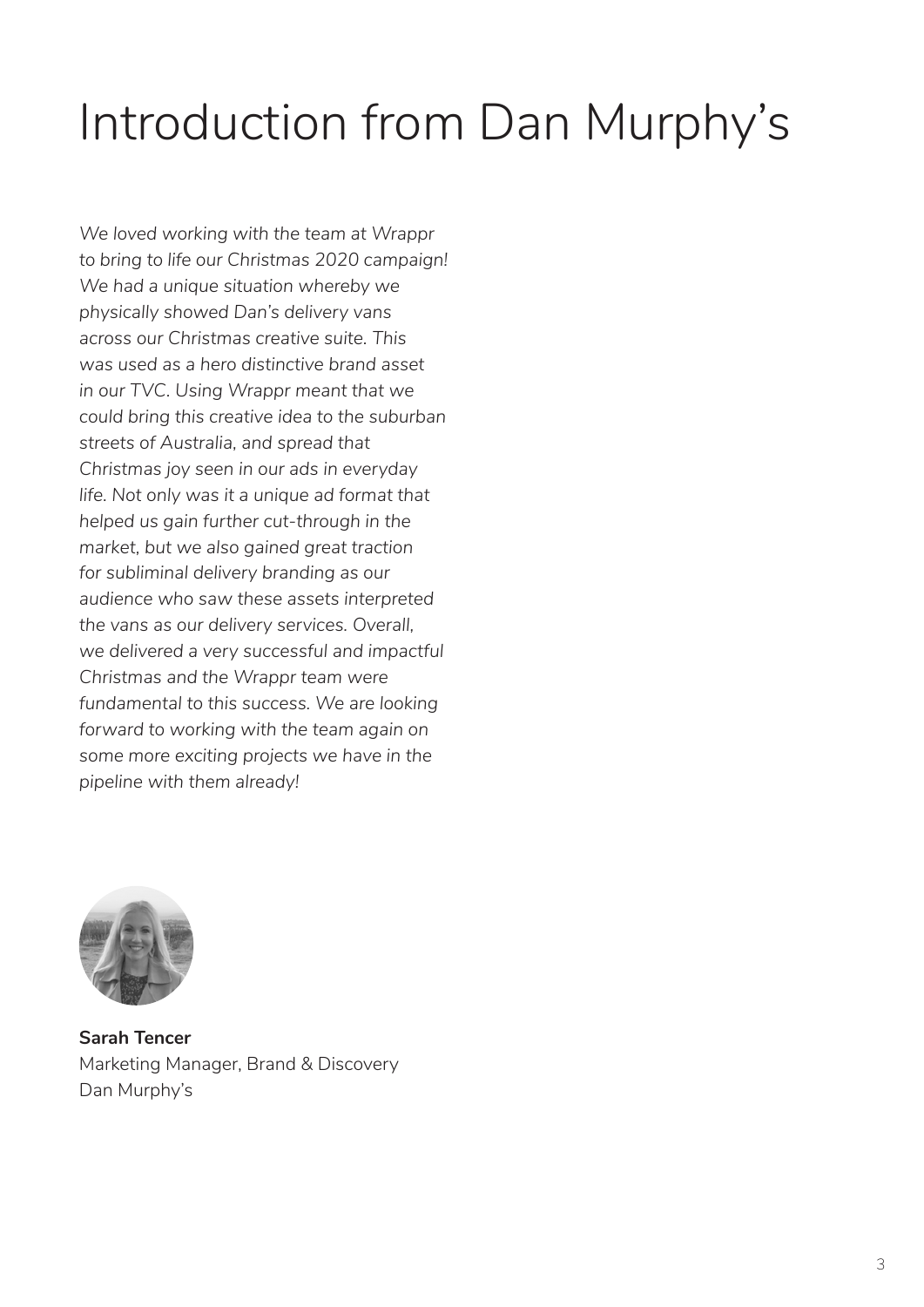# Background

Christmas is by far the busiest time of year for liquor retailers. Sales during this period vastly exceed sales during any other time, and account for a large percentage of annual revenues.

Therefore for Dan Murphy's, ensuring that customers choose them (and not their competitors) for their Christmas shopping, is absolutely critical.

The best strategy to ensure this occurs is through creative mass-marketing which keeps Dan Murphy's top of mind for when the millions of Christmas customers are ready to purchase.

Dan Murphy's, in conjunction with their media agency Carat, and creative agency Thinkerbell, developed a campaign called "Holidays Handled" and positioned Dan Murphy's as the go-to choice for gifting, hosting and toasting throughout the holiday season.

The hero asset in this campaign was their fleet of "undercover" vans, whose role (as depicted in their TV commercial) was to scour the streets of Australia for Christmas emergencies such as forgotten gifts, bad wine pairings, and emergency deliveries.

In order to bring this concept to life and (hopefully) deliver significant cut-through for their campaign, Dan Murphy's brought Wrappr into the mix to provide them with a fleet of fully wrapped vans, driven by

genuine advocates of Dan Murphy's, in all capital cities of Australia (excluding Darwin).

These advocates were selected by Wrappr based on how well they met Dan Murphy's "ideal advocate" criteria, how much exposure they would deliver, and how highly they rated Dan Murphy's (on a scale of 1-10) in an unbiased NPS survey scenario.

**The final list was made up of 26 Wrapprverified Dan Murphy's Advocates, who rated Dan's a 9.17 out of 10 on average.**

**Dan Murphy's Advocates were tasked with simply driving their regular routine, with a wrap on their van, and acting as a genuine advocate for Dan's in their local community.**

**For 6 weeks leading up to Christmas, Dan Murphy's Advocates actively promoted the Holidays Handled campaign to their friends, family, neighbours, colleagues, teammates, and local community with conversations, distribution of catalogues, and by being seen driving around their local areas.**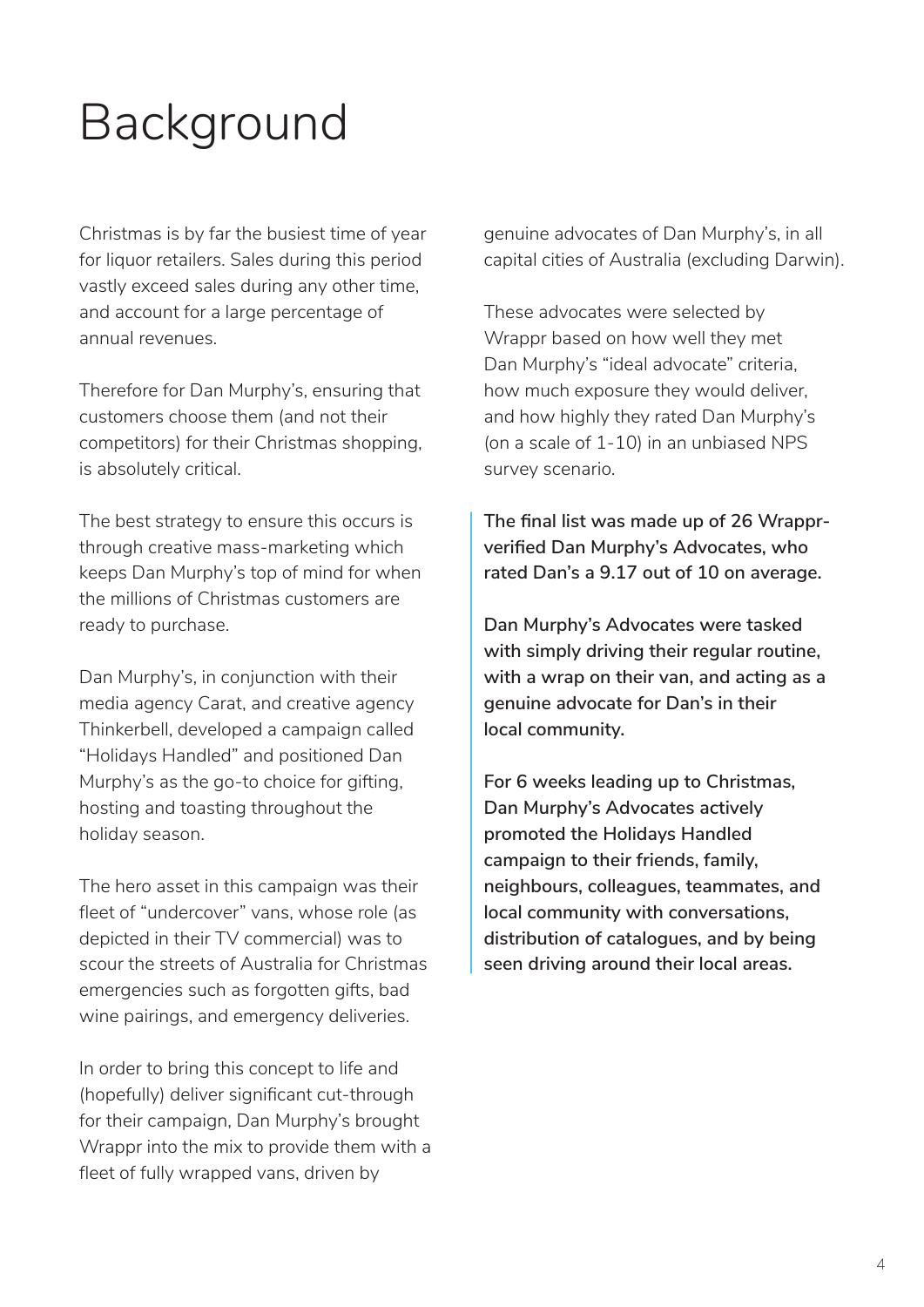

**Dan Murphy's Advocates covered over 56,000 kilometres which generated over 13 million impressions, and the business results from this exposure were nothing short of incredible.**





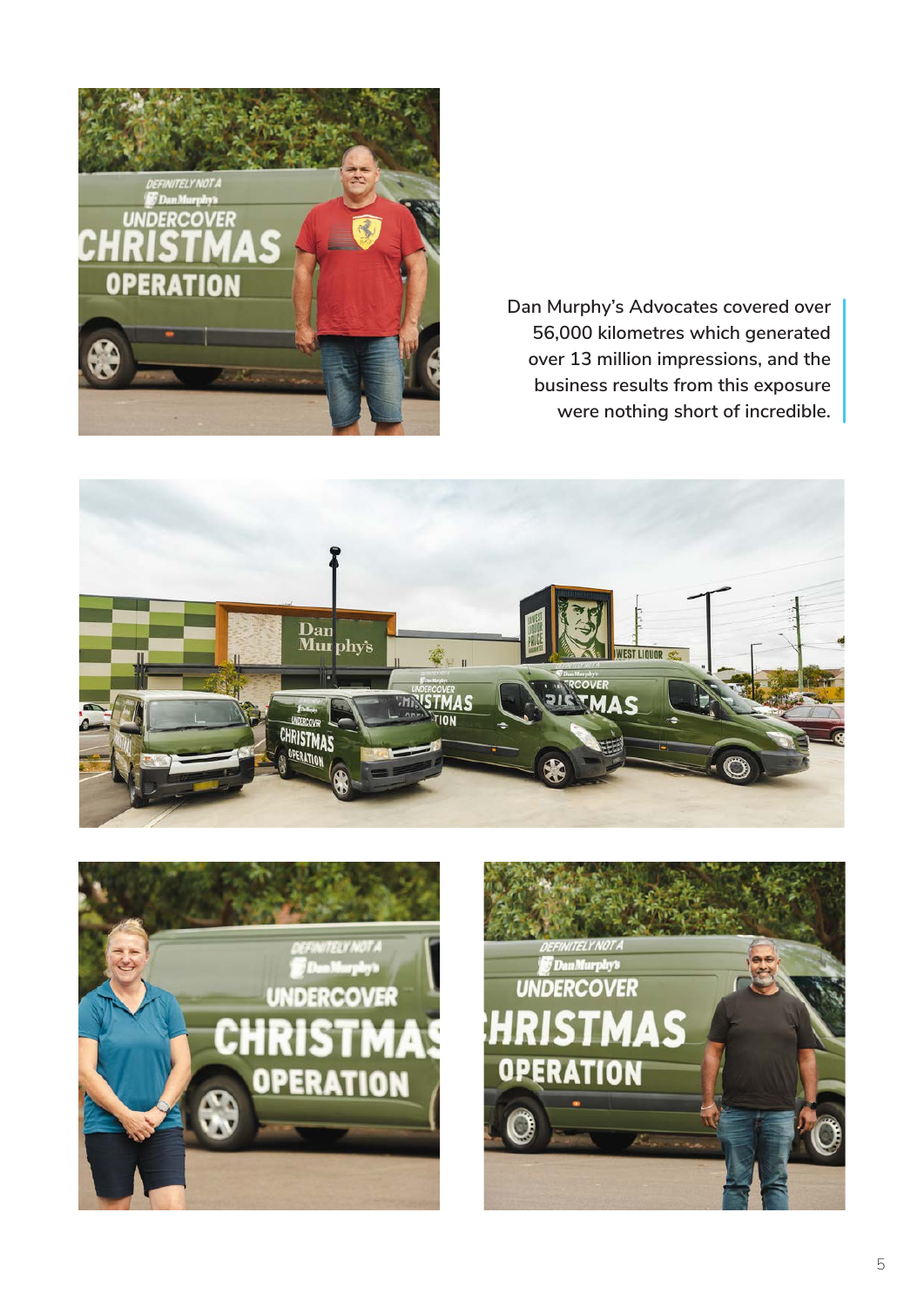# Measuring results

To measure the effectiveness of Dan Murphy's Advocates, the analytics technology firm Skyfii was used to measure their impact on foot traffic into Dan Murphy's stores.

Skyfii, through their subsidiary Blix, has market leading, wifi-based, anonymous smartphone detection technology. Skyfii's technology is the only technology in Australia which can accurately fingerprint detected smartphones over 99.9% of the time whilst also being completely privacy compliant and anonymous.

Skyfii also has the benefit of being in thousands of retail locations around Australia, seventeen of which are adjacent or close to Dan Murphy's stores (see Appendix for definition and boundaries).

Therefore, by placing Skyfii sensors in Dan Murphy's Advocates' vehicles, Skyfii was able to detect smartphones which are close to the vehicles and then were able to also detect when those same smartphones were seen in one of the seventeen Dan Murphy's locations they were able to monitor.

To determine what impact Dan Murphy's Advocates had on foot traffic, Skyfii generated a control audience using smartphones which were not detected by sensors in the Advocates' vans, but were detected by other Skyfii sensors within the campaign area.

The control and exposed audience setup can be summarised as follows:

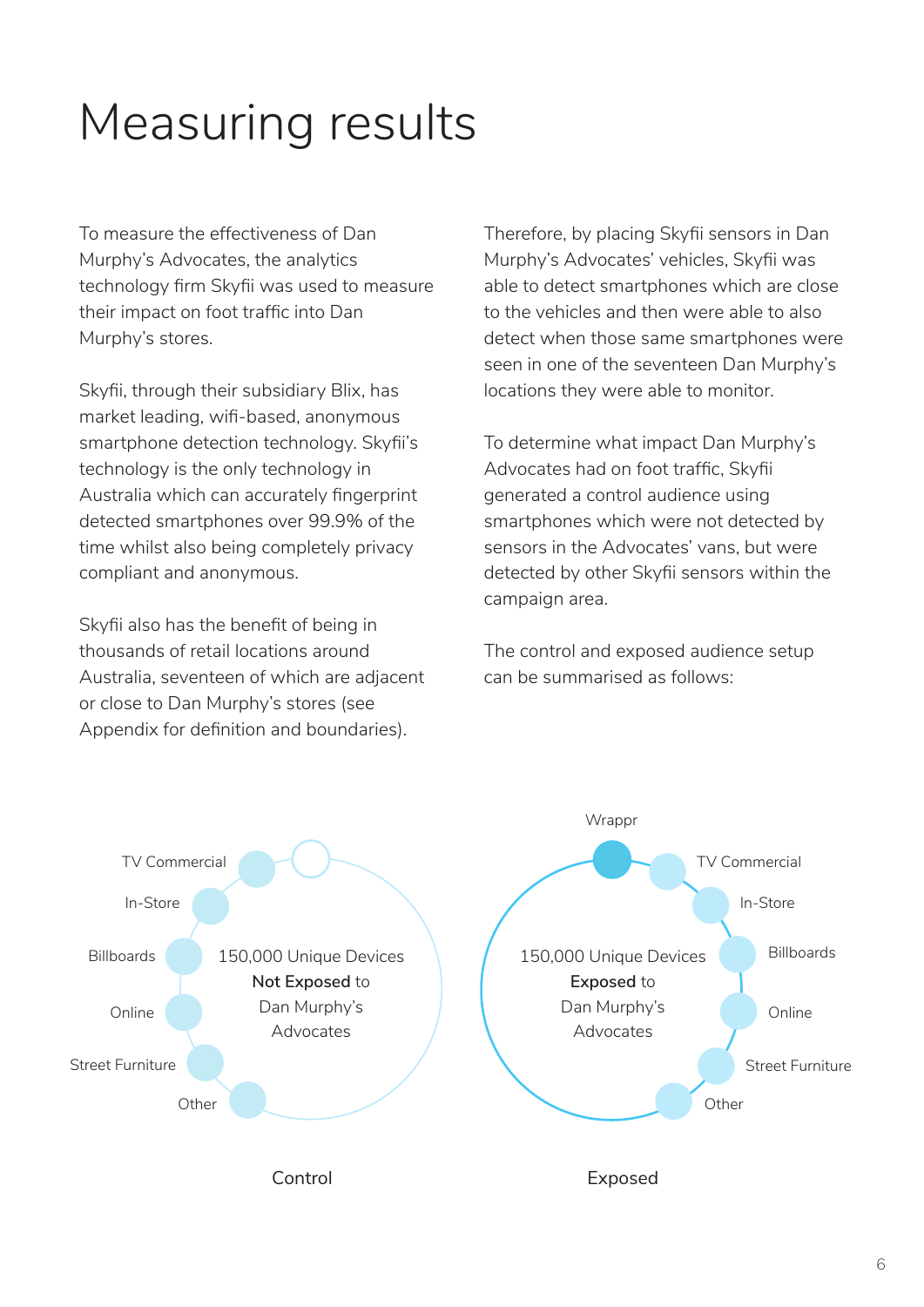## Results

## *Difference between exposed vs control*

The results from the Skyfii report show a significant difference between the performance of the Exposed Audience compared with the Control Audience.

2.07% of members of the Exposed Audience subsequently visited one of the seventeen measured Dan Murphy's locations. In comparison 0.34% of Control Audience members visited these locations.

The size of these audiences were crossreferenced with internal Dan Murphy's data and were in-line with this also.

**Skyfii was able to attribute an additional 1.73% visitation rate for those people in the Exposed Audience, or in other words a 609% increase in store visitation.**



Please see Appendix for full Skyfii report.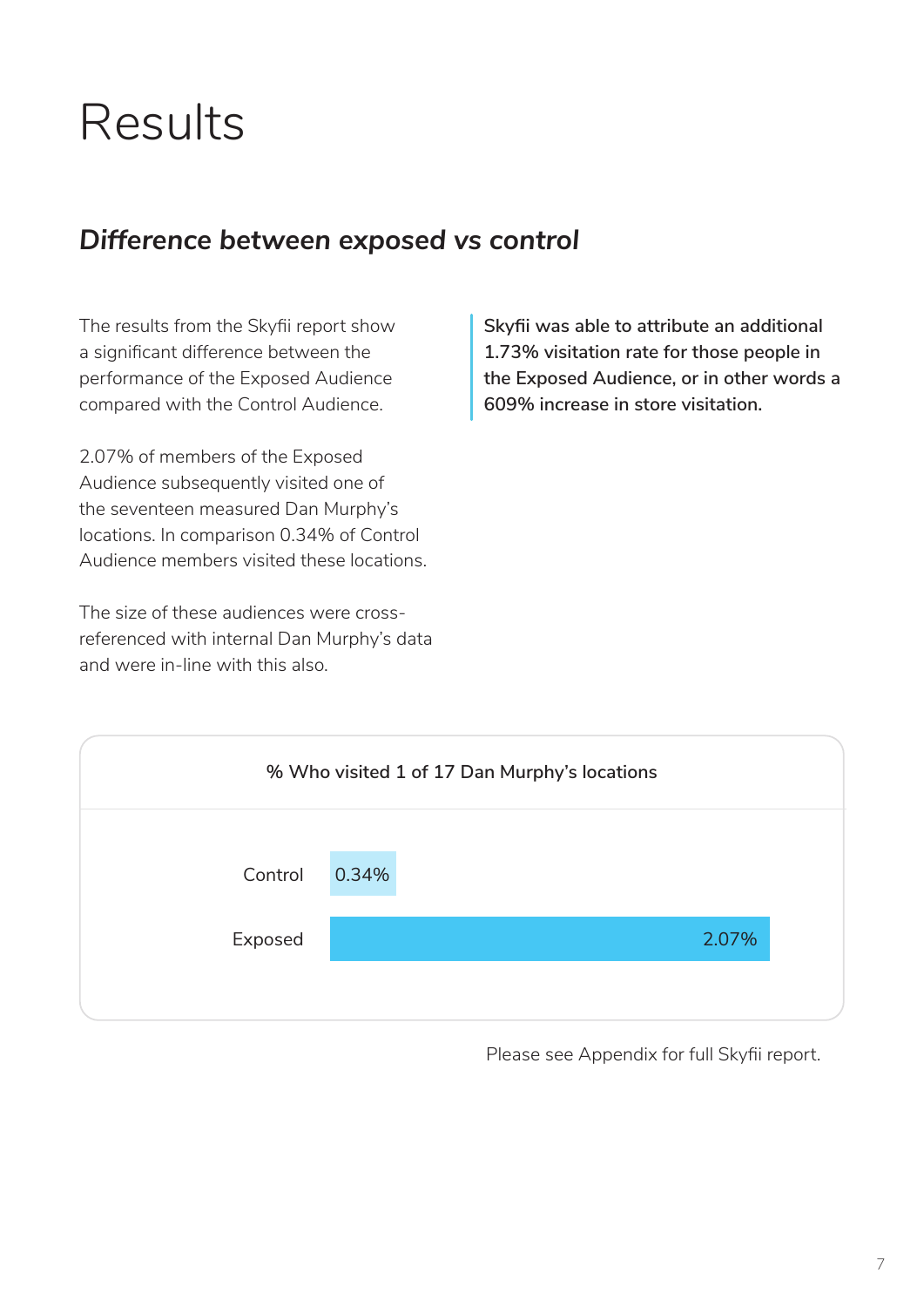## *Total size of exposed audience*

Skyfii directly detected 1,749,654 devices close to Dan Murphy's Advocates' vehicles during the campaign period of the 9th of November to the 31st of December. This translates approximately to an additional 11,512,035 indirectly detected devices, which weren't picked up by the sensors due to the speed of the vehicles, but which could be accurately modeled.

This meant that a total of 13,261,689 devices were likely exposed to Dan Murphy's Advocates' vehicles throughout the campaign.

To understand the methodology behind the directly and indirectly detected devices, please refer to the Experimental Setup section of the Appendix.

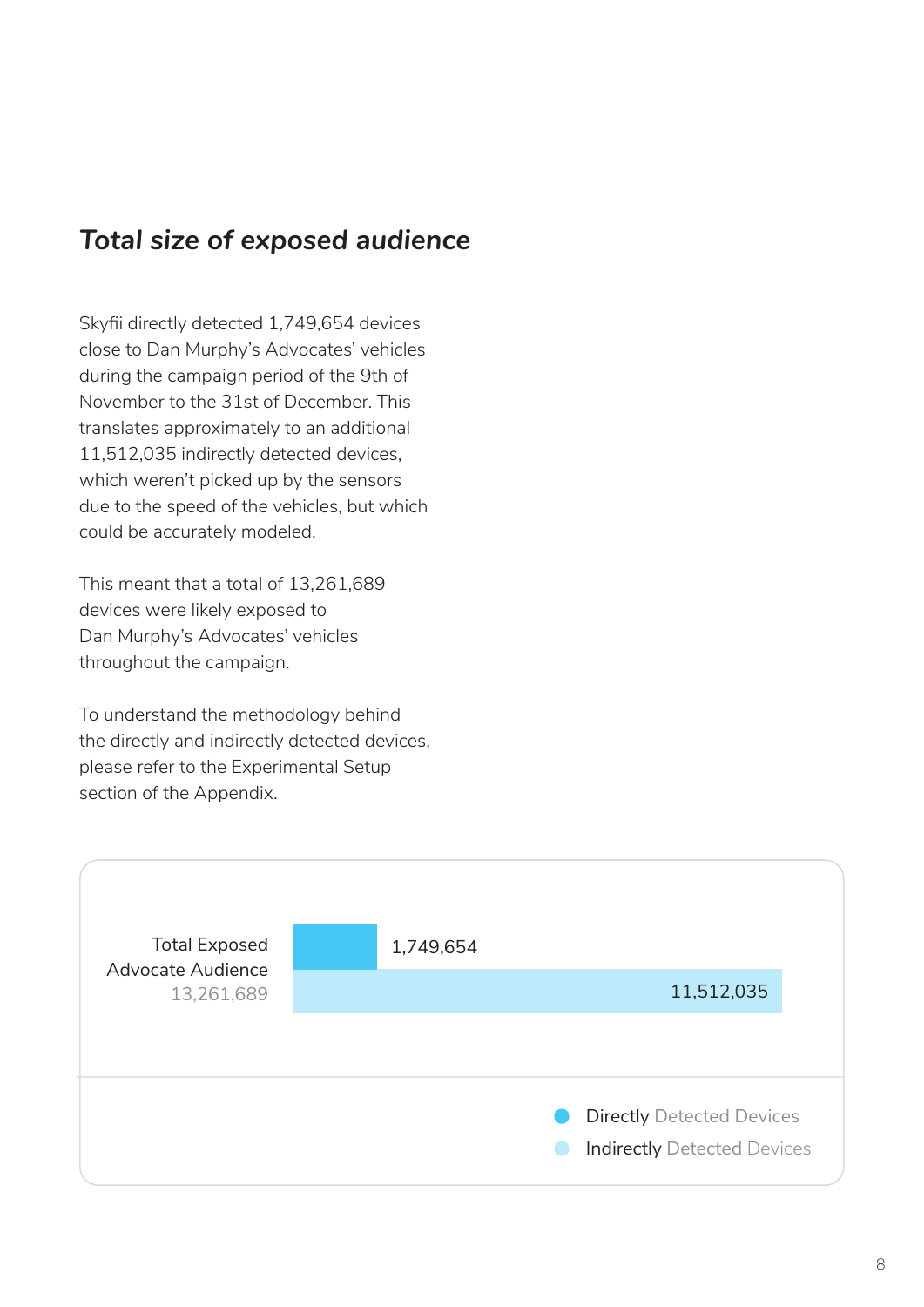## *Foot traffic uplift*

Combining the Total Size Of Exposed Audience data, with the Difference Between Exposed Vs Control data, the below uplift results can be determined. **In summary, it appears that at least 275,173 additional customers were driven in-store by Dan Murphy's advocates, with the upper bound figure being 2,085,702 additional customers.**

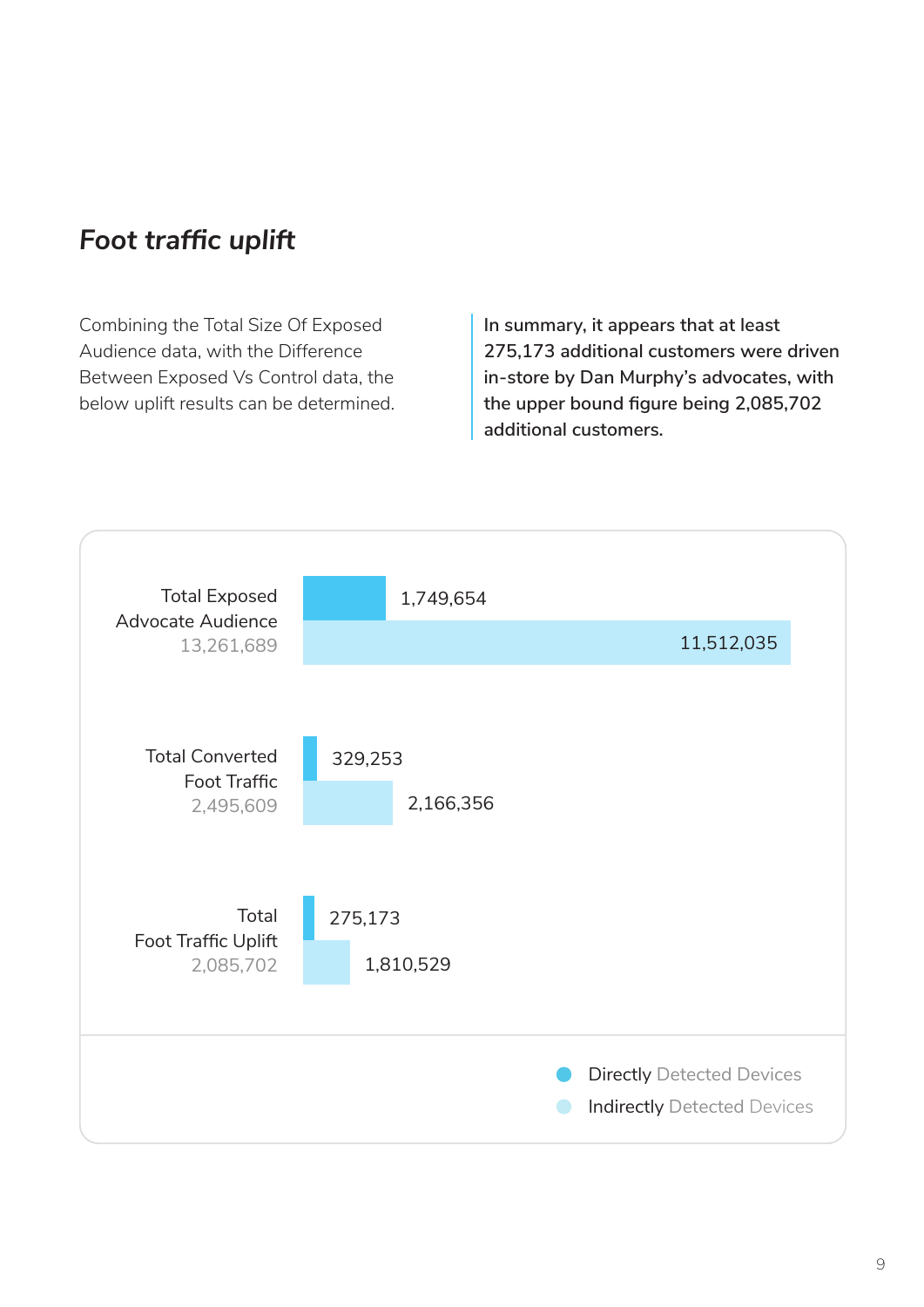# What drove success?

Having Dan Murphy's Advocates drive a foot traffic uplift of over 275,173 customers is exceptional, however what was the true cause behind these results?

The results from this case study clearly demonstrate that people who saw and interacted with Dan Murphy's Advocates were vastly more likely to visit a Dan Murphy's location - 609% more likely in fact.

Therefore, one conclusion from this data could be that it was the Advocates which drove all the success. After all, the control group from Skyfii's data accounted for the full impact of all other advertising formats used in the campaign.

But, consider if someone were to see a Dan Murphy's Advocate with the "Definitely Not A Dan Murphy's Undercover Christmas Operation" message on it without having seen the TV commercial, or any of the other forms of advertising. It's very likely the message would be confusing, verging on meaningless!

**This brings us to the title of this Case Study - "The Tip of the Spear".**

**It is our hypothesis that these exceptional results wouldn't have been achieved without the full-weight of Dan Murphy's multi-channel campaign, combined with the use of a unique, surprising advertising asset (Dan Murphy's Advocates driving fully-wrapped vans) to deliver cut-through.**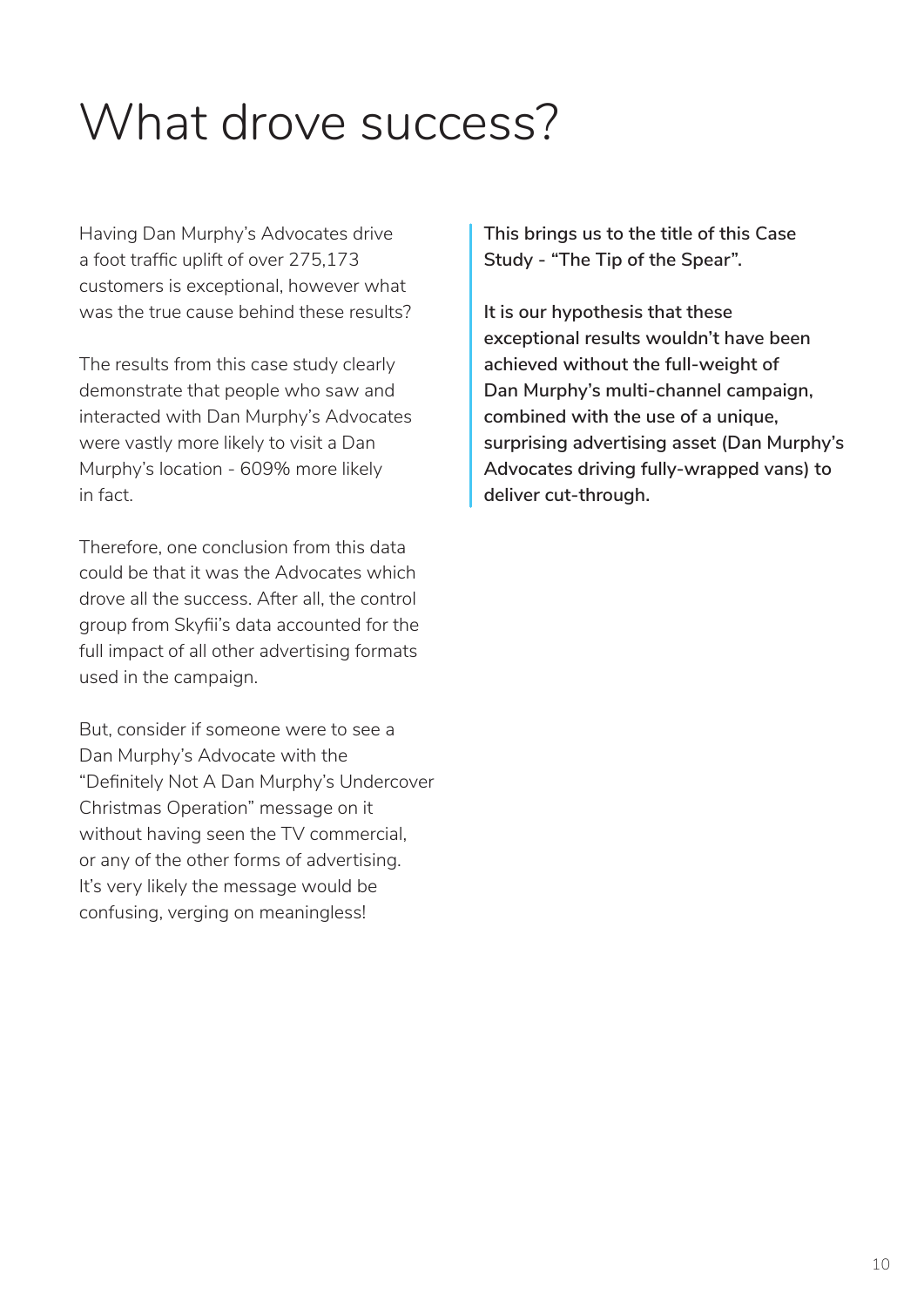## *1. Large-scale, multi-channel, advertising support*

The concept of the "undercover Christmas operation" was creatively communicated in Dan Murphy's TV commercial. This was the long-form content which communicated the message in-depth, creatively planting the seed that Dan Murphy's has your "Holidays Handled" for "Gifting, Hosting, and Toasting".

This message was supported through numerous other advertising channels, including billboards, street furniture, in-store and POS promotions, online and more.

It was this combination of wide-reaching channels which not only put the Holidays Handled message in front of millions of people on a regular basis, but it did so in different contexts, that we hypothesise allowed for such strong results to be seen. People would see the message at home, on their commute, when they were shopping, when they were browsing online, and in numerous other points throughout their day, each time strengthening the memory structures and recall-ability of the message. This hypothesis is supported by the literature. Research conducted by Analytics Partners demonstrated that, controlling for budget, the more channels used in a campaign, the higher the ROI. These results are supported by findings from the Effie Awards which show that award scores across the years have been higher when more channels have been used in a campaign.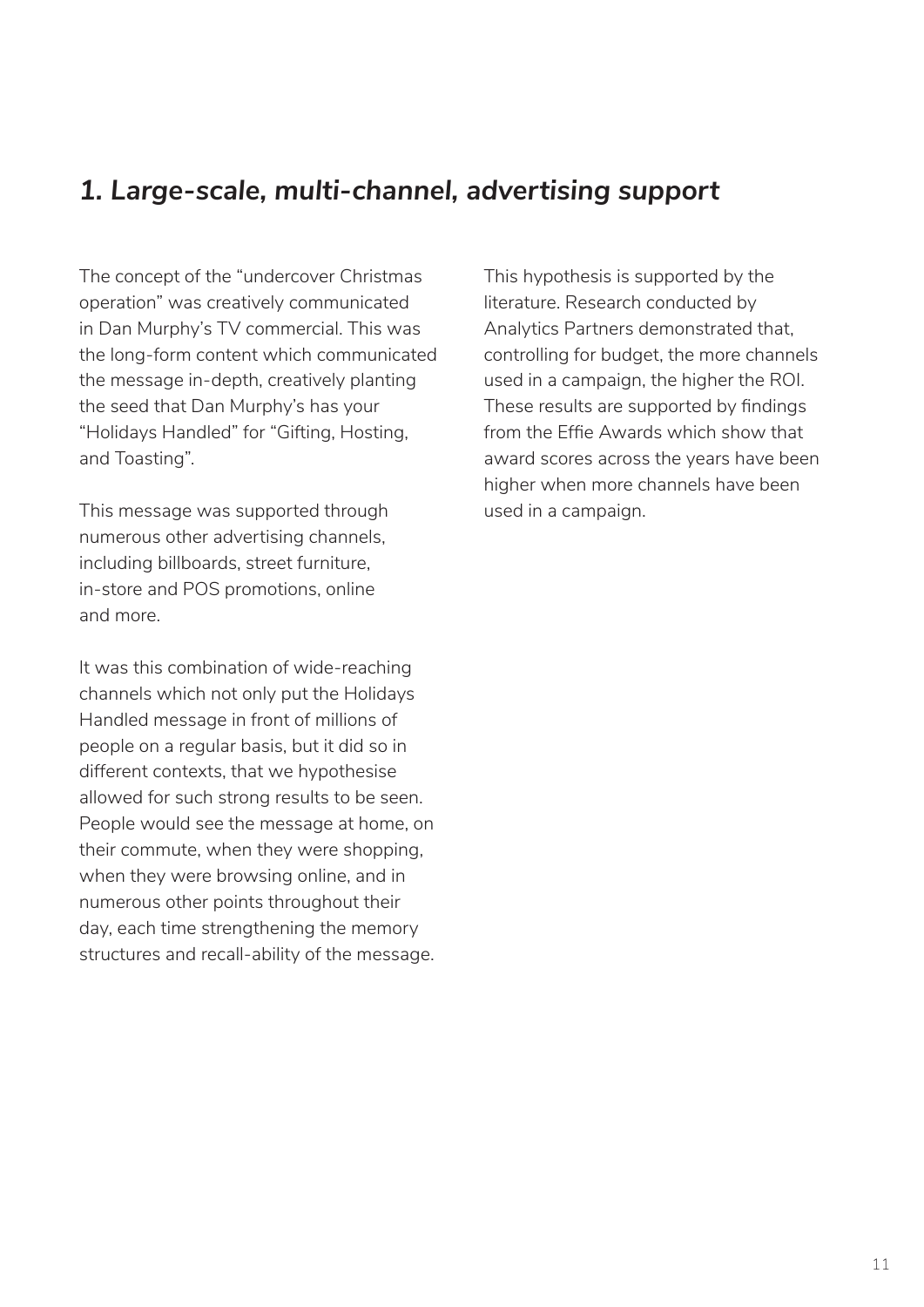## *2. A unique, surprising hero format delivers cut-through for the whole campaign*

The message - "Definitely Not A Dan Murphy's Undercover Christmas Operation" - displayed on Dan Murphy's Advocates' vehicles was likely confusing for those people who had not seen the TV commercial.

**But, for those people who had seen the TV commercial as well as the wrapped van of a Dan Murphy's Advocate, there would have been a strong "ah-ha!" moment.** 

On top of this, the unique attributes of the hero format itself would have played a strong role in elevating the meaning behind the message.

**The true beauty behind the use of Dan Murphy's Advocates driving fully-wrapped vans for the campaign, was that by virtue of them simply going about their day-to-day they were constantly building meaning, depth and intrigue in the Holidays Handled message.**

Dan Murphy's Advocates were seen at the shops, on busy roads, at the beach, on quiet suburban streets, at the gym, at Dan Murphy's stores, in commercial hubs, in restaurant hubs, at events, etc, and furthermore were spending time talking with friends, neighbours, colleagues, teammates and local people in their community.

According to research conducted by Columbia University in 2013, the average person has approximately 600 people within their personal network of friends, family and acquaintances<sup>1</sup>. Therefore, by extension the average person has 360,000 connections within two degrees of separation (each of the 600 people they know in-turn knows 600 people). This means that for this campaign, with 26 advocates, Dan Murphy's had as many as 9.36M people two degrees of separation from their Advocates. All of these people had the potential to hear that "my friend got their van wrapped and is promoting Dan Murphy's". To give some perspective on how this may have played a role in the success of this campaign, if only 1% of these connections were accessed that's 93,600 people!

Now we can imagine what the experience would have been like from the perspective of potential Dan Murphy's customers. They are seeing Dan Murphy's Advocates everywhere; when they go to work, when they head out for dinner, when they go to the gym, when they visit friends, etc, and what's more, there is a chance they know them personally, or know someone who knows them!

<sup>1</sup> https://www.nytimes.com/2013/02/19/science/the-average-american-knows-how-many-people.html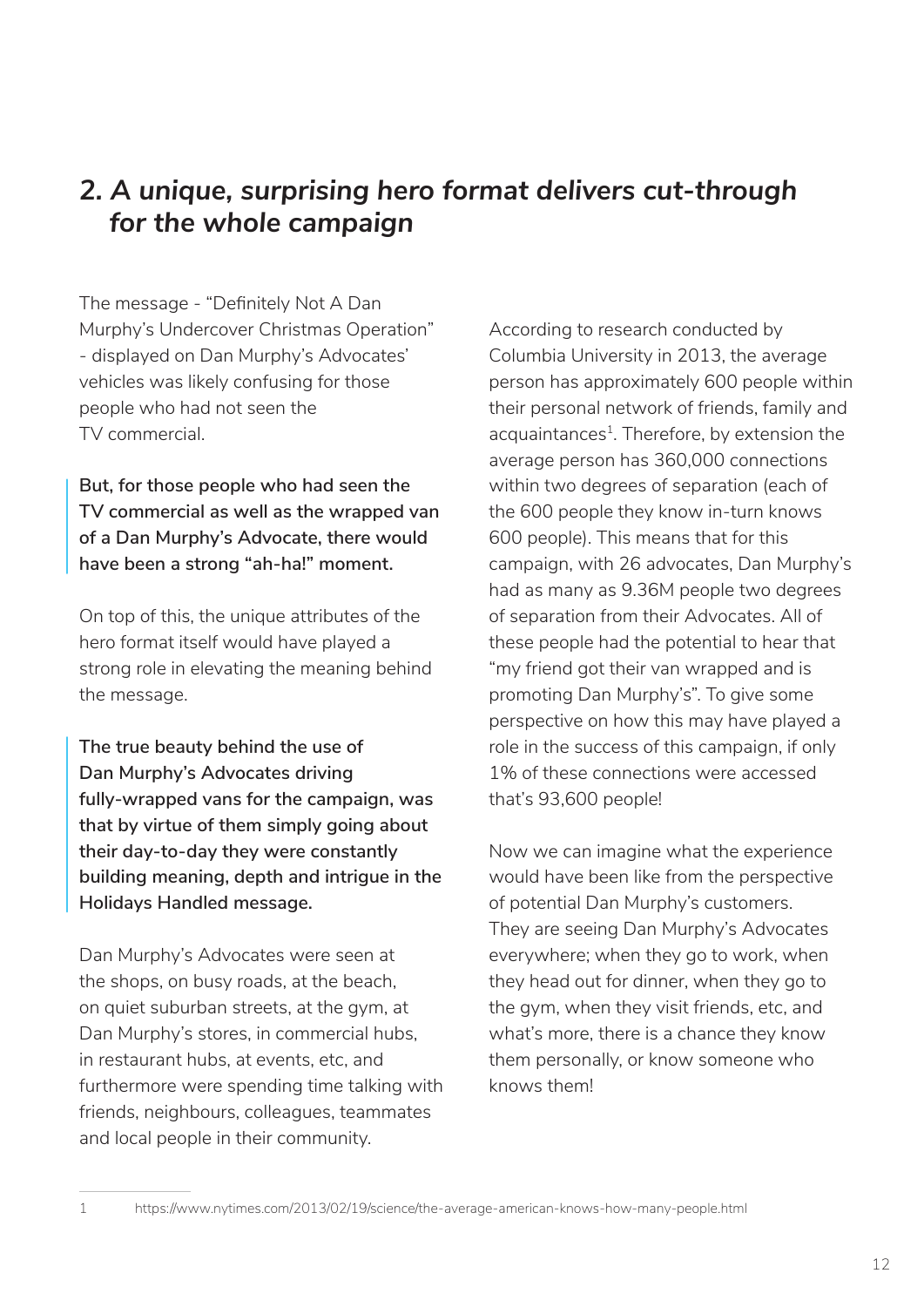# Conclusion

The outstanding results of this campaign, which delivered over 275,173 additional customers, we hypothesise, was due to Dan Murphy's Advocates acting as the "Tip of the Spear" which delivered cutthrough for the entire campaign.

**This cut-through was driven by the unique, and surprising nature of having an advertising message delivered through genuine local brand advocates.** 

**The magnitude of the results were driven by the multi-channel marketing and creative messaging of the wider campaign, as well as the reach delivered by the advocates themselves.**

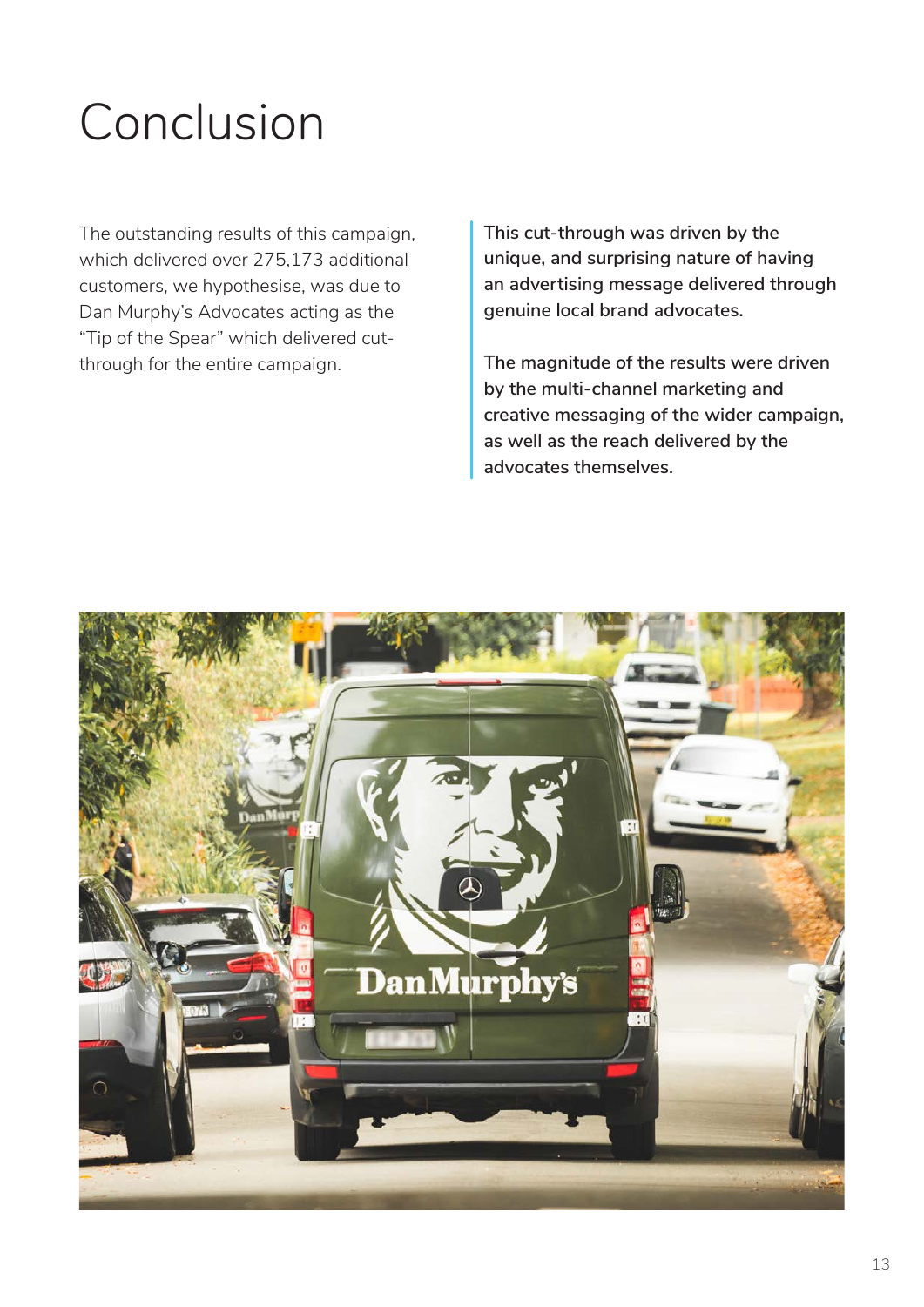# About us

## DanMurphy's

Dan Murphy's is a leading Australian liquor supermarket chain with 245 stores across Australia, and are famous for their lowest price guarantee. Dan Murphy's also offers 2 hour delivery and 30 minute in-store pickup.

## WRAPPR

Wrappr is an Australian sharing economy company which lets everyday people earn an extra income by promoting brands they love on their vehicles.

Wrappr's unique and locally driven advertising format aims to bring genuine advocacy back into advertising.



Skyfii is an ASX-listed Australian software technology company providing analytics and data driven marketing products. They are the parent company of Blix, whose network and technology was used for this campaign.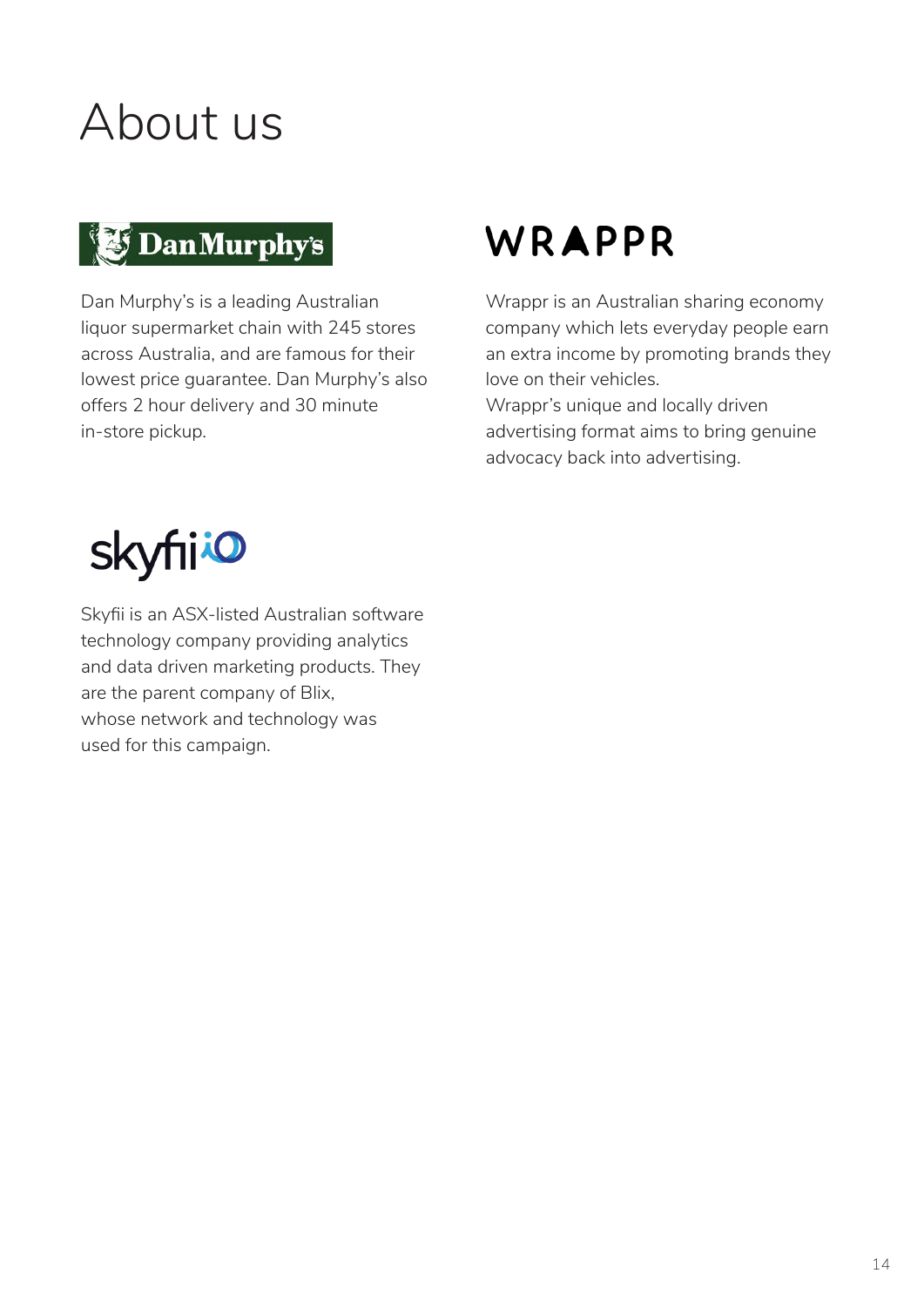# Appendix

## *Experimental setup*

### **Objective of this case study**

To answer the question "What was the direct impact of Wrappr on Dan Murphy's sales during the campaign period?"

### *Method*

### **Step 1a - Technology setup**

Skyfii sensors were placed in 26 Dan Murphy's Advocates vehicles. These sensors have the ability to detect wifi probe requests being emitted by smartphones up to 100 metres away, although on average the range is 80 metres.

Once a probe request is detected, sensors are able to fingerprint the device 99.9% of the time, and then will hash it's ID before uploading to the cloud, thus making the device ID unable to be cross-referenced with any third-party database which may contain PPI.

As Dan Murphy's Advocates drive, some (not all, as explained in subsequent steps) smartphones which they pass will thus be detected and their hashed fingerprint stored by Skyfii.

### **Step 1b - Selecting 17 Dan Murphy's locations**

Simultaneously, Skyfii sensors located in other retail or automotive stores within 1 kilometre of 17 Dan Murphy's locations are able to be used to monitor nearby smartphones as well.

This allows the cross referencing of devices detected by the Dan Murphy's Advocates' sensors and the devices detected by sensors in retail stores close to Dan Murphy's locations, and the identification of any correlation between being near a Dan Murphy's Advocate, and going close to a Dan Murphy's store.

These locations were:

- Strathpine
- Springwood
- Holland Park
- Burwood
- Roseberry
- Doncaster
- Docklands
- South Melbourne
- Geelong
- Frankston
- Berwick
- Essendon Fields
- Mandurah
- Midland
- Morley
- Pasadena
- Belconnen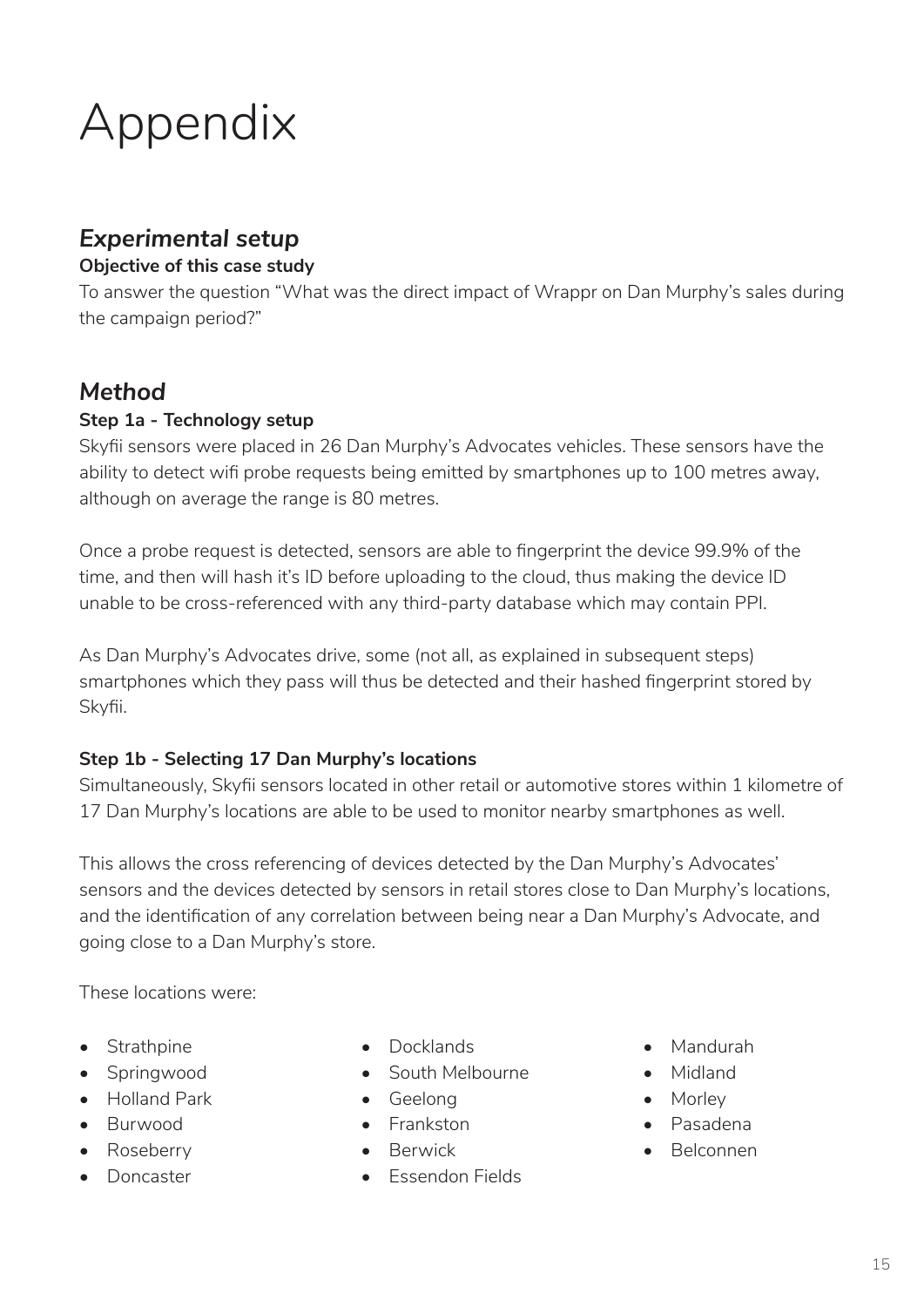### **Step 2 - Data collection**

Over the campaign period, from the 9th of November through to the 31st of December, sensors within the Dan Murphy's Advocates vehicles detected nearby smartphones, as did sensors located close to Dan Murphy's stores.

### **Step 3 - Determining uplift rates**

Skyfii looked at a sample of  $150,000$  exposed devices<sup>1</sup> and compared this to a sample of 150,000 control devices<sup>2</sup> in terms of how many of these devices were detected close to one of seventeen Dan Murphy's locations<sup>3</sup>. This allowed them to determine the conversion rates to which a customer exposed to Dan Murphy's Advocates results in that customer being near a Dan Murphy's location, and then compare this with the control group's conversion rate to determine the uplift rate.

### **Step 4 - Determine device capture rate for a moving vehicle**

The device capture rate for a moving vehicle is the proportion of devices which a Skyfii sensor in a Dan Murphy's Advocate's vehicle will detect when it's moving. Using the Pearson product-moment correlation coefficient between kilometres driven and devices detected, it could be determined that 77% of impressions are generated when vehicles are moving, and 23% are generated when they are parked.

This rate will increase in the following conditions:

- When vehicles are moving more slowly
- When smartphones are probing for wifi routers more frequently
	- This occurs when smartphones are fully charged and have wifi turned on. In these circumstances iPhones will probe every 45 seconds, and Android devices will probe every 38 seconds, on average<sup>4</sup>.
	- We assume 70% of devices are in this state.
	- As of August 2020, 53% of devices in Australia are iPhones, 47% are Android, with other operating systems accounting for less than 0.5%<sup>5</sup>. We assumed this to be consistent across all geographies the campaign operated in.
- When the Skyfii sensor is achieving maximum range
	- In practice, the range of the sensor will vary from 60 to 100 metres depending on battery levels, placement of aerials and obstructions. We assume a consistent range of 80 metres for our calculations.

<sup>1</sup> An exposed device is any smartphone which was detected by a Skyfii sensor within 100m of a Dan Murphy's Advocate's vehicle

<sup>2</sup> A control device is any smartphone which was detected by a Skyfii sensor at another location within the campaign's target area, and was never detected by a Skyfii sensor in a Dan Murphy's Advocate's vehicle

<sup>3</sup> Skyfii sensors in "Dan Murphy's locations" were not located in the Dan Murphy's stores themselves. They were located in other Skyfii stores which were between 500m-1000m from the Dan Murphy's store

<sup>4</sup> How Talkative is your Mobile Device? An Experimental Study of Wi-Fi Probe Requests - Freudiger 2015

<sup>5</sup> Source: Statista